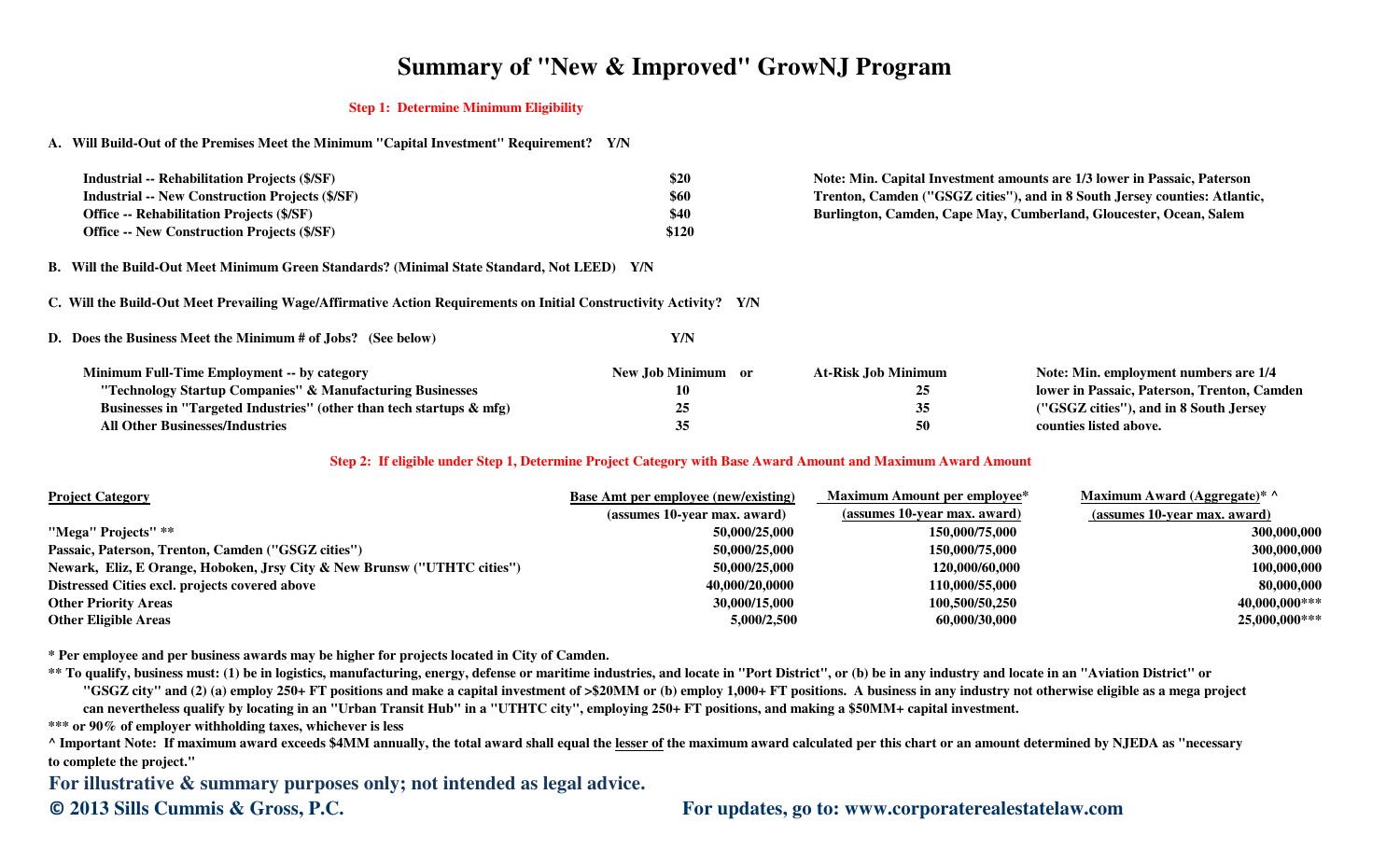| <b>Step 3: Determine Eligible Bonuses</b>                                        | Rate per employee (new/existing)                      | <b>Maximum Bonus per employee</b>                         |
|----------------------------------------------------------------------------------|-------------------------------------------------------|-----------------------------------------------------------|
|                                                                                  | (assumes 10-year max award)                           | (assumes 10-year max award)                               |
| Located in a "Deep Poverty Pocket" or Choice Neighborhood (HUD)                  | 15,000/7,500                                          | n/a                                                       |
| Located in a Redevelopment Area w/in 1/4-mile of 1 US Hwy & 2 State Hwys         | 15,000/7,500                                          | n/a                                                       |
| Located in a "Qualified Incubator Facility"                                      | 5,000/2,500                                           | n/a                                                       |
| Located in a project that includes workforce housing for $20\%$ + of employees   | 5,000/2,500                                           | n/a                                                       |
| <b>Located within a "Transit Oriented Development"</b>                           | 20,000/10,000                                         | n/a                                                       |
| Located within 1/2 Mile to Light Rail Station constructed after July _, 2013     | 10,000/5,000                                          | n/a                                                       |
| Located in a Marine Terminal in S. Jersey Port District outside GSGZ cities      | 15,000/7,500                                          | n/a                                                       |
| Located in certain municipalities within 8 S. Jersey counties listed above       | 10,000/5,000                                          | n/a                                                       |
| Additional Capital Investment - Industrial Bldgs (above min amt req'd in Step 1) | \$10k/\$5k per each 20% over min invest               | 30,000/15,000 (50k/25k if Mega Project or in a GSGZ city) |
| <b>High-Average Salary Job Bonus</b>                                             | \$2,500/\$1,250 per 35% over County/GSGZ City Average | 15,000/7,500                                              |
| Super Jobs $(>250 \text{ to } 400)$                                              | 5,000/2,500                                           | n/a                                                       |
| <b>Super Jobs (401 to 600)</b>                                                   | 7,500/3,750                                           | n/a                                                       |
| <b>Super Jobs (601-800)</b>                                                      | 10,000/5,000                                          | n/a                                                       |
| <b>Super Jobs (801-1,000)</b>                                                    | 12,500/6,250                                          | n/a                                                       |
| Super Jobs $(1,001+)$                                                            | 15,000/7,500                                          | n/a                                                       |
| <b>Targeted Industry</b>                                                         | 5,000/2,500                                           | n/a                                                       |
| <b>Greater Greening of Project (LEED Silver)</b>                                 | 2,500/1,250                                           | n/a                                                       |
| <b>Substantial Enviromental Remediation of Project</b>                           | 2,500/1,250                                           | n/a                                                       |
| <b>Project Generates On-Site Solar Energy Exceeding 50% of Electrical Needs</b>  | 2,500/1,250                                           | n/a                                                       |

**Step 4: Add Bonuses to Base for Total Gross Benefit, subject to caps in Step 2 above**

#### **Step 5: Determine Maximum Benefit**

**100% of Total Gross Benefit (see Step 4 above) x number of new jobs** 

#### **plus**

 **50% of Total Gross Benefit (see Step 4 above) x number of existing at-risk jobs (However, a business affected by a federally-declared disaster may be eligible for 100% award.)**

**Step 6: Subject Maximum Benefit Amount in Step 5 to "Positive Net Benefit" Test(Test: Will capital investment and jobs yield a net positive benefit to the State equaling at least 110% of the requested incentive amount?)**

Test period equals 20 years (up to 30 years for Mega Projects & projects in GSGZ cities, and up to 35 years for projects in Camden). Discretionary bonus in net benefits calculation for GSGZ projects.

**Step 7: Total Tax Credit Award = Lesser of Amount in Step 5 or Step 6 -or- "Maximum Award (Aggregate)" listed in Step 2**

**For illustrative & summary purposes only; not intended as legal advice.© 2013 Sills Cummis & Gross, P.C. For updates, go to: www.corporaterealestatelaw.com**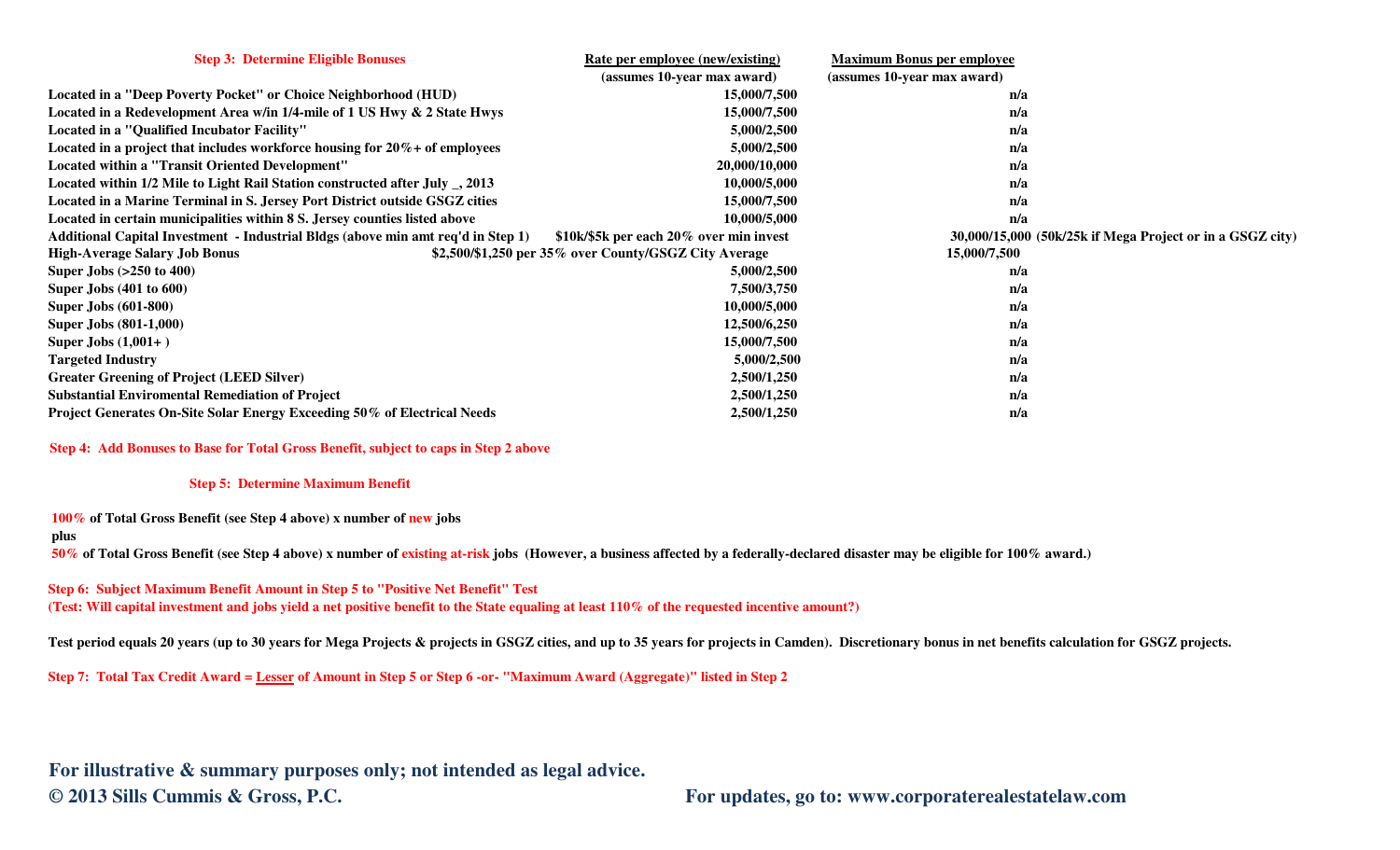### **Key Program Details:**

 **> For each year of incentives (up to maximum of 10 years) , the business must commit to maintaining the project with the minimum number of FT job positions for 1.5x the length of the incentive award period.**

## **Key Program Deadlines:**

**> "Mega Project" applicants must apply by [September\_\_, 2017]. All other GrowNJ applications must be submitted by July 1, 2019**

**> Approved applicants must satisfy job and capital investment requirements within 3 years from date of approval by the NJEDA (with 2 possible 6-month extensions).**

## **Summary of key definitions used in this chart and/or the GrowNJ program:**

**"Aviation District" - Area within one-mile radius of Atlantic City International Airport.**

**"Capital Investment" - Expenses made by a business or any landlord (including some items acquired pre-application) in constructing or fitting-out project plus most fixtures & equipment.**

**"Deep Poverty Pocket" - A population census tract having a poverty level of 20% or more.**

**"Disaster Recovery Project" - A project located on property substantially damaged by a federally-declared disaster.**

**"Distressed Municipality" - Per definition, includes 51 cities (excluding the GSGZ cities & UTHTC cities) -- See Schedule A of this Summary for a List of Cities**

**"Garden State Growth Zones" or "GSGZ cities"- The following 4 cities: Passaic, Paterson, Trenton & Camden. (Note: With the exception of Passaic, all other cities are also "UTHTC cities.")**

**"Large Empty Building" - 400,000 sq ft or larger office, lab or industrial building that has been vacant for more than one year.**

**"Port District" - Area within approx. 25-mile radius of the Statue of Liberty and area within 15-mile radius of each marine terminal facility in South Jersey.**

**"Other Eligible Areas" - Aviation District; Planning Area 3; certain portions of Meadowlands, Pinelands & Highlands; certain portions of Planning Areas 4A, 4B & 5.**

**"Other Priority Areas" - Planning Areas 1 & 2; "Designated Centers" & "Designated Growth Centers" under the current State Plan; "Port Districts"; "Deep Poverty Pockets"; "Disaster Recovery Projects"; "Transit Oriented Developments"; "Qualified Incubator Facilities"; "Large Empty Buildings"; closed federal miliary bases**

 **"Qualified Incubator Facility" - 100,000 sq ft or larger office, lab or industrial space located near research institute, teaching hospital, college or university, with 75% of space restricted for use by "Technology Startup Companies"**

**"Targeted Industries" - Transportation, defense, energy, logistics, life sciences, technology, health, finance, manufacturing.**

**"Technology Startup Company" - A business in operation for fewer than 5 years, developing or possessing a tech, high-tech or life-sciences related product, process or service which the business is moving towards commercialization.**

**"Transit Oriented Development" - Facility located within 1/2-mile (1 mile if in a GSGZ city) of a commuter rail (including light rail), bus or ferry station.**

**"Urban Transit Hub" - Area within 1/2-mile of commuter rail stations, including light rail, in the UTHTC cities (1 mile in Camden) or property adjacent to freight rail and using a rail spur w/in one mile for freight rail purposes.**

**"UTHTC cities" - The following 9 cities: Newark, Elizabeth, East Orange, Paterson, Jersey City, Hoboken, New Brunswick, Trenton & Camden. (Note: Paterson, Trenton & Camden are also GSGZ cities.)**

**For illustrative & summary purposes only; not intended as legal advice.© 2013 Sills Cummis & Gross, P.C. For updates, go to: www.corporaterealestatelaw.com**